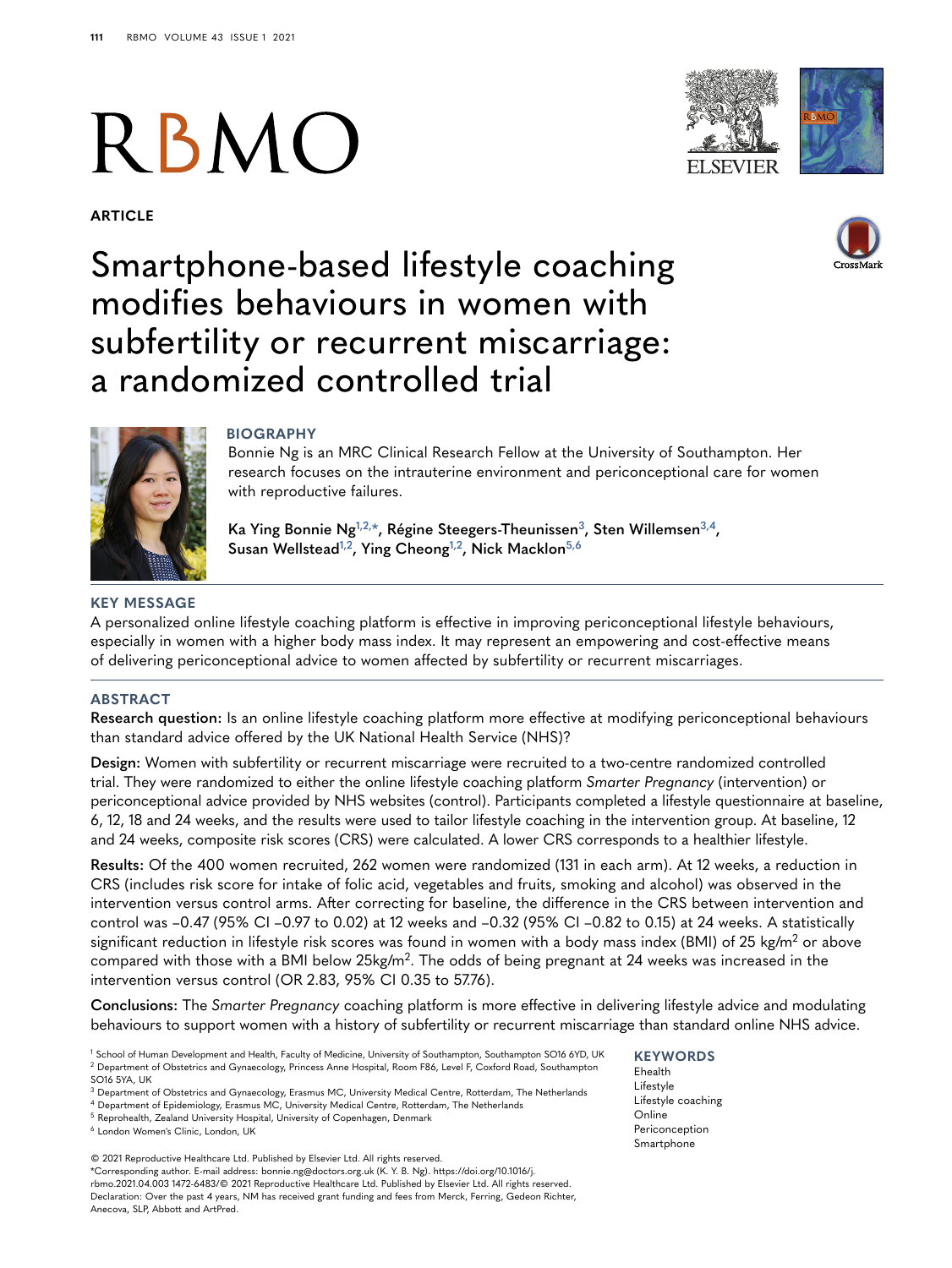## **INTRODUCTION**

The optimization of lifestyle,<br>
including diet and nutrition,<br>
has received increasing<br>
attention in the management of<br>
periconceptional and pregnancy health, including diet and nutrition, has received increasing attention in the management of particularly in relation to subfertility, recurrent miscarriage and polycystic ovary syndrome. Various national and international guidelines emphasize the importance of healthy lifestyle when planning a pregnancy (*[ESHRE Early](#page-7-0)  [Pregnancy Guideline Development](#page-7-0)  [Group, 2017](#page-7-0)*; *[National Institute for](#page-7-1)  [Health and Care Excellence \[NICE\],](#page-7-1)  [2017](#page-7-1)*; *[Teede et al., 2018](#page-8-0)*).

The preconception period is often seen as representing a unique opportunity to reduce risk factors linked to non-communicable diseases in offspring (*[Hanson et al., 2018](#page-7-2)*). The 'periconceptional period' has been defined as the 5–6 month window that includes the important stages of oocyte development, fertilization, conceptus formation and implantation to 10 weeks of gestation, during which lifestyle can greatly affect embryonic development and sustainment of a healthy pregnancy (*[Steegers-Theunissen et al., 2013](#page-8-1)*). The Developmental Origins of Health and Disease paradigm (*[Barker, 2004](#page-7-3)*) is supported by studies showing that the peri-implantation in-utero nutritional environment programmes embryo and fetal development (*[Watkins et al., 2018](#page-8-2)*). It is now clear that the periconceptional period is also a determinant of many (potentially adverse) pregnancy outcomes, including the 'great obstetric syndromes', subfertility, miscarriage, low birth weight and preterm birth (*[Steegers-](#page-8-1)[Theunissen et al., 2013](#page-8-1)*).

Despite strong evidence to support the importance of healthy lifestyle and behaviours during the time around conception, it remains unclear how best to support patients to optimize healthy behaviours. Of the strategies that have been tested so far, widespread implementation has not been advocated owing to either high cost, limited effectiveness or underutilization (*[Klerman, 2006](#page-7-4)*; *[Kerber et al., 2007](#page-7-5)*). In the UK, general practitioners play a role in coordinating preconception care; however, several barriers have been identified, including time constraints, lack of women presenting in the preconception stage, competing preventive priorities

within the general practitioner setting, lack of resources and high cost in access to preconception care (*[Mazza et al., 2013](#page-7-6)*). Studies have consistently shown a low level of knowledge in women of reproductive age regarding preconception care and, subsequently, a low level of adherence to nutritional and lifestyle recommendations when planning a pregnancy. Studies such as those revealing a less than 50% uptake of periconceptional folic acid supplements, particularly in socially disadvantaged groups (*[Watson et al., 2006](#page-8-3)*), raise many questions about the efficacy of current methods designed to educate and influence pre-conceptional behaviours.

Recently, the number of mobile health platforms (the practice of medicine and public health supported by mobile devices) has increased (*[Overdijkink et al.,](#page-8-4)  [2018](#page-8-4)*). They are considered to represent an easily accessible and low-cost method of self-management for health care (*[Fanning et al., 2012](#page-7-7)*; *[Donker et al., 2013](#page-7-8)*; *[Free et al., 2013](#page-7-9)*; *[Okorodudu et al., 2015](#page-7-10)*). Within reproductive medicine, the use of an online, smartphone-accessed lifestyle coaching application (*Smarter Pregnancy* [\[www.smarterpregnancy.co.uk\]](http://www.smarterpregnancy.co.uk)), has been reported to improve periconceptional behaviours in the general population and women and men who are undergoing IVF (*[Van Dijk et al., 2016](#page-8-5)*), especially within obese women (*[van Dijk et al., 2017a](#page-8-6)*) and in the cohort with lower socioeconomic status (*[Gootjes et al., 2019](#page-7-11)*). The aim of the present study was to assess the effectiveness of the online lifestyle coaching platform *Smarter Pregnancy* in modifying periconceptional behaviours in women referred to a subfertility or recurrent miscarriage clinic.

# **MATERIALS AND METHODS**

#### **Study objective**

The aim of this prospective randomized controlled trial (the iPLAN trial 'Impact of a Personalised Lifestyle coaching phone ApplicatioN in modifying periconceptional behaviours) was to address whether the online-based lifestyle coaching application was a more effective means of delivering periconceptional advice than standard NHS information given to women affected by subfertility or recurrent miscarriage.

# **Hypothesis**

It is hypothesized that a smartphonedelivered online lifestyle coaching application can be a more effective

means of delivering periconceptional pregnancy advice compared with conventional measures of periconceptional counselling through standard information provided by NHS websites and patient information leaflets.

#### **Study population and recruitment**

All women who attended the gynaecological outpatient department in Princess Anne Hospital, Southampton, and Salisbury District Hospital, who met the inclusion and exclusion criteria, were invited to participate in the iPLAN study. Women participating in the iPLAN trial were undergoing investigation or treatment for subfertility or recurrent miscarriage, aged between 18 and 45 years and actively trying to conceive. They were only included if they were fluent in the use and understanding of English and had a smartphone capable of running the online application.

Exclusion criteria included women who were on a specific diet for medical reasons, women with insulin-dependent diabetes and those undergoing any other means of lifestyle coaching, e.g. personal trainer or group lifestyle coaching.

Eligible patients were informed about the iPLAN study during their first outpatient appointment and consultation with the medical team. In addition, patients had the option to self-refer by contacting the research team, the details of which were on recruitment posters displayed in the outpatient departments of the participating hospitals. Eligible patients who wished to participate were required to provide written informed consent. After this, the participant was given a unique activation code for the online lifestyle coaching application. Once registered, the participants were randomized by the application.

#### **Study design**

This study was a two-centre randomized controlled trial of using an online smartphone application in providing lifestyle coaching and modifying lifestyle parameters in women attending the outpatient department of Princess Anne Hospital, Southampton, and Salisbury District Hospital. Randomization into the trial occurred per centre. Participants seen in the outpatient clinic who were having investigations or receiving treatment for subfertility or recurrent miscarriage were referred to the research nurse. The research nurse explained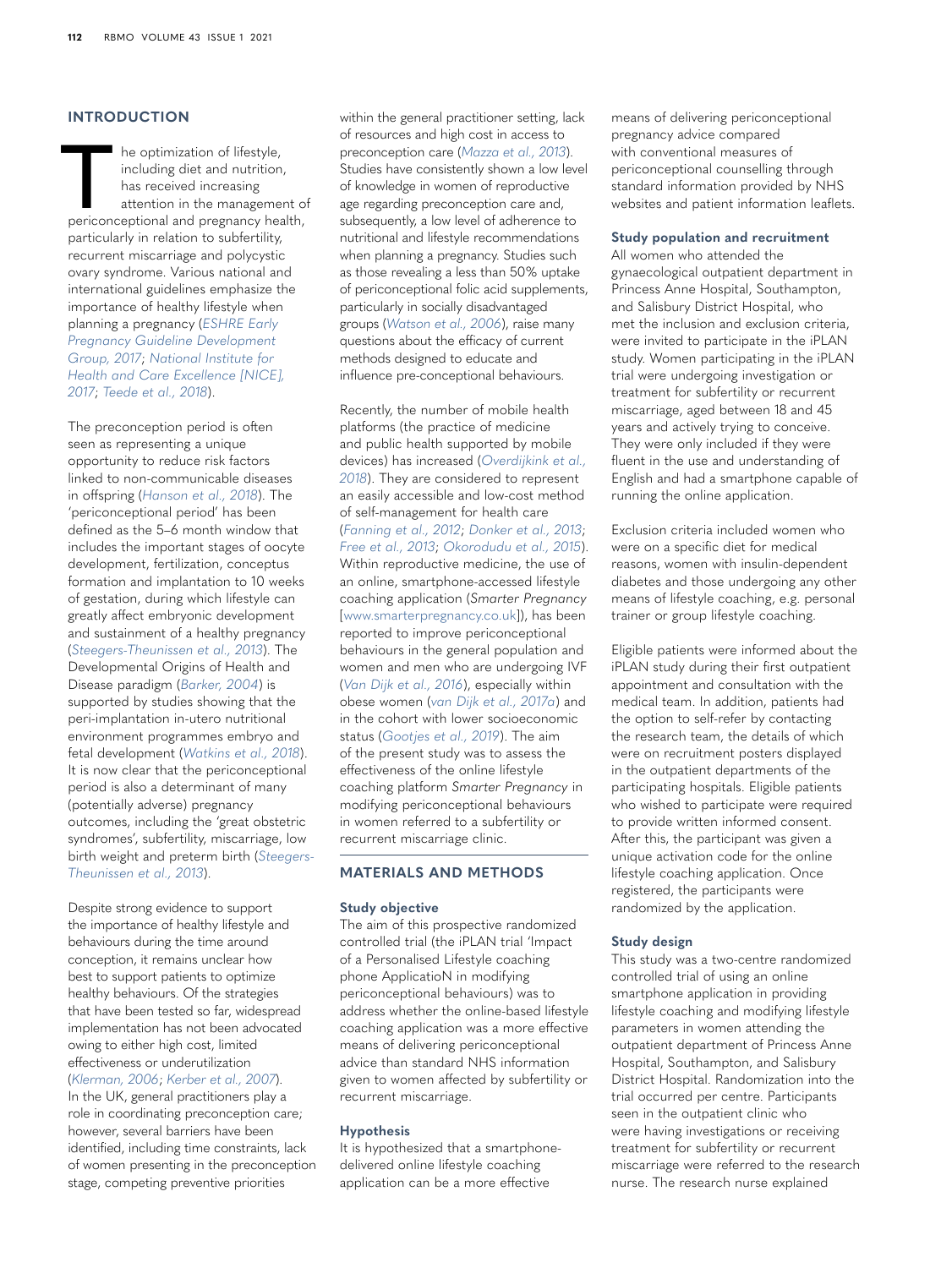the study in further detail and ensured that the inclusion and exclusion criteria were met before taking informed written consent.

Women were asked to visit the *Smarter Pregnancy* website (Smarter Pregnancy [\[www.smarterpregnancy.co.uk](http://www.smarterpregnancy.co.uk)]), and register and activate their account by entering their unique validation code. Women were automatically randomized by the *Smarter Pregnancy* computer programme to either intervention arm or control arm. They were then asked to input their personal details and to complete the baseline lifestyle questionnaire of the programme, which assessed parameters, including smoking habits, alcohol consumption, diet, exercise and weight. Both intervention and control group logged in to *Smarter Pregnancy* using their personalized credentials created at registration.

The *Smarter Pregnancy* online lifestyle coaching platform was launched in 2012 and provides personalized lifestyle coaching based on individual nutrition and lifestyle profiles during the periconceptional period. In developing the programme, elements of Prochaska and Velicer's transtheoretical model, with a focus on readiness for change, Bandura's social cognitive theory for selfefficacy and Fogg's behaviour model to include triggers to motivate and increase the ability to change, were applied (*[Prochaska and Velicer, 1997](#page-8-7)*; *[Bandura,](#page-7-12)  [2004](#page-7-12)*; *[Fogg, 2009](#page-7-13)*). The validity of the *Smarter Pregnancy* programme has been confirmed by previous studies and serum biomarkers, such as serum folate levels reflect the reported change in lifestyle behaviours in users (*[van Dijk et al.,](#page-8-8)  [2017b](#page-8-8)*; *[Oostingh et al., 2020](#page-7-14)*).

In the intervention arm, women had access to a personalized smartphone lifestyle coaching programme. Through baseline and follow-up lifestyle questionnaires (at 6, 12, 18 and 24 weeks) sent out via email, tailored lifestyle advice was generated based on the participant's responses in the baseline and follow-up questionnaires; emails (maximum of three per week) with feedback on progress, recommendations, tips, facts and recipes were sent to participants in the intervention arm to encourage them to change unhealthy habits and maintain healthy habits. Coaching was directed at addressing inadequate intake of

vegetables and fruit, absence of folic acid supplementation, and unfavourable alcohol and smoking habits, as identified by the baseline and followup questionnaires. The information from the questionnaires was presented on a personal online page to display individual progress (a comparison with previous results) and to stimulate compliance. The smartphone application allowed participants to update their pregnancy status by asking this question every 6 weeks. Those randomized to the control arm had access to standard periconceptional advice provided by the NHS. They were referred to a website that offers standard lifestyle advice for women planning a pregnancy, including advice on folic acid supplementation, stopping smoking, cutting out the alcohol and keeping a healthy weight (*[NHS, 2020](#page-7-15)*). At baseline, 6, 12, 18 and 24 weeks, all participants were asked to complete the same online lifestyle questionnaire on baseline characteristics and nutritional and lifestyle behaviours. Those in the control arm did not receive any feedback on inadequate behaviours identified from the questionnaires.

The results were analysed to determine whether a smartphone lifestyle coaching application is more effective than standard NHS advice in optimizing lifestyle behaviours in the periconceptional period, through a validated lifestyle questionnaire (Supplementary Table 1) at 12 and 24 weeks after randomization. Patient compliance with the programme was assessed at 12 and 24 weeks after randomization, and the proportion of women achieving natural conception during the study period was recorded. Everyone was asked to participate in the study for 24 weeks after randomization.

#### **Primary and secondary end points**

The primary end point of the study was the composite dietary and lifestyle risk score at 12 weeks after randomization. Secondary end points included the following: percentage of patients remaining compliant with the system at 12 and 24 weeks after randomization; proportion achieving spontaneous conception during the study period; and composite dietary and lifestyle risk score at 24 weeks after randomization. The level of compliance was defined as the percentage of participants who completed the questionnaires at specific time points in this study.

#### **Randomization**

After completing baseline questionnaires, participants were randomized to the intervention or control arm by computer generation of a series of validation codes unique for each participant. The randomization process was concealed, and the research team were blinded to the resulting allocation.

#### **Data collection**

All women giving informed consent were asked to complete an electronic registration and baseline questionnaire using their computer, laptop, tablet or smartphone. Participants were requested to complete a validated lifestyle questionnaire (via email) at baseline, at 6, 12, 18 and 24 weeks after randomization; personalized lifestyle advice was provided to the intervention group based on responses. The lifestyle questionnaire included assessment of folate and vitamin D intake, pregnancy status, body mass index (BMI), diet (including fruit, vegetables, meat, meat substitutes, or both, liver, liver products, or both, fish, shellfish and fish products, savoury snacks, sweet snacks, bread and rice, and ready-made meals and fast food), smoking status, alcohol intake and exercise. The full questionnaire can be found in the Supplementary Table 1. From the questionnaire responses at baseline, 12 and 24 weeks, composite risk scores (CRS), defined as the sum of all individual risk scores for each lifestyle behaviour, were calculated and used in the analyses.

#### **Statistical analysis**

#### *Risk scores*

All recorded lifestyle behaviours were translated into risk scores, developed on the basis of the Rotterdam Reproduction Risk Score (R3-score) and the Preconception Dietary Risk Score (PDR) (*[Huijgen et al., 2014](#page-7-16)*). Previous research demonstrates that smoking, alcohol consumption, folic acid intake, fruit and vegetable intake have strong associations with reproductive outcomes (*[Homan](#page-7-17)  [et al., 2007](#page-7-17)*; *[Twigt et al., 2012](#page-8-9)*; *[Oostingh](#page-7-18)  [et al., 2019](#page-7-18)*). The CRS was defined as the sum of all individual risk scores for each lifestyle behaviour. A lower CRS corresponds to a healthier lifestyle. Fruit and vegetable intake were subdivided into a risk score from '0' (adequate daily intake, two or more pieces of fruit per day and 200 g or more of vegetables per day) to '3' (inadequate daily intake,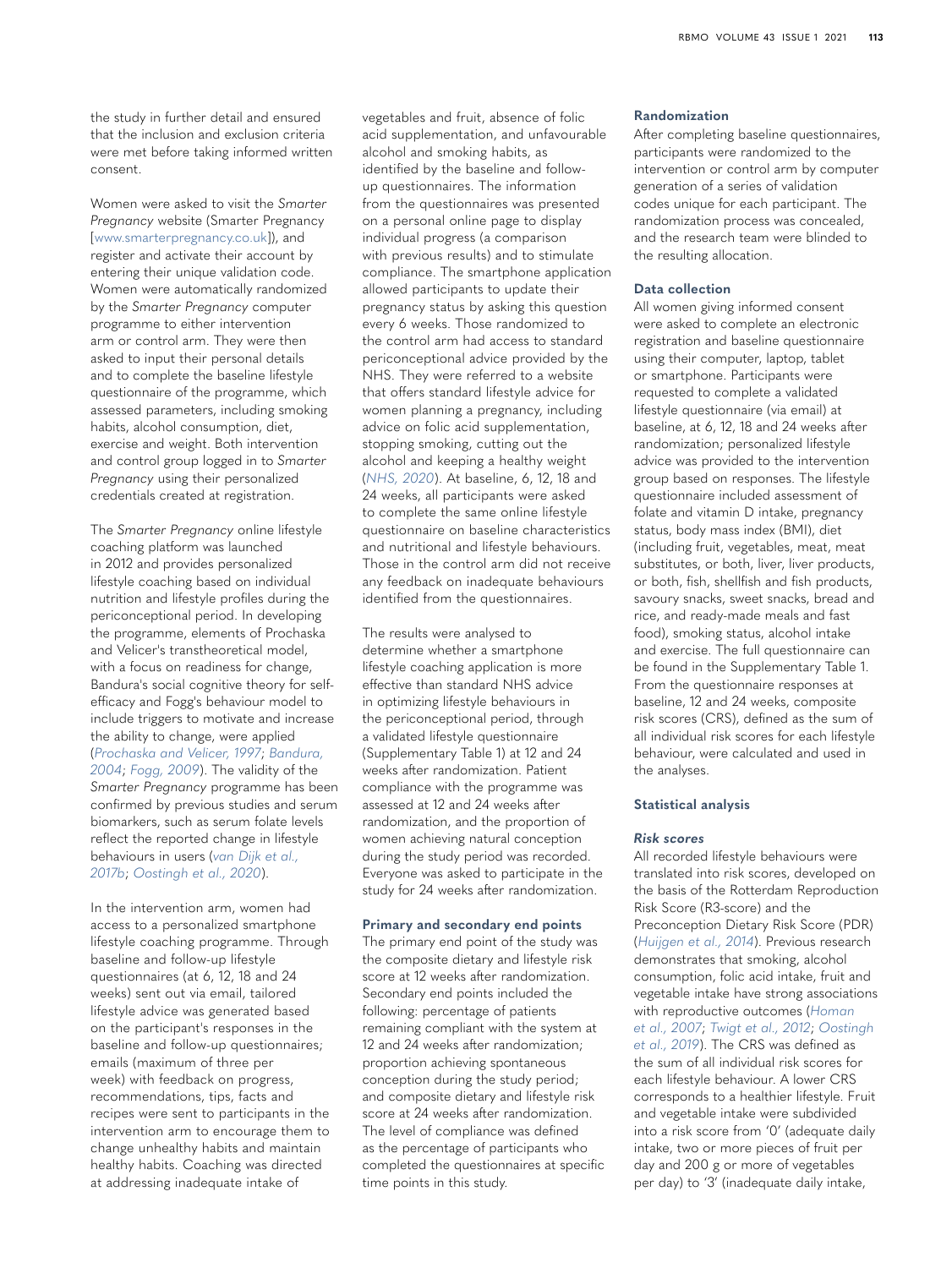less than 1.5 pieces of fruit per day, less than 150 g vegetable per day). Folic acid intake was scored '0' (adequate, taking the recommended 400 µg folic acid during the periconceptional period) or '3' (inadequate). Smoking was subdivided into a risk score from '0' (no smoking) to '6' (15 or more cigarettes per day), and alcohol intake was subdivided into a risk score from '0' (no alcohol intake) to '3' (three or more alcoholic beverages per day).

#### *Sample size calculation and power considerations*

To show a difference in the proportion of participants achieving a high composite lifestyle risk score from 30% in the control arm to 50% in the study arm after 24 weeks of the intervention, with 80% power at a test size (alpha) of 0.05, 93 patients were required in each arm. With an estimated randomization rate of 50% and a drop-out rate of 15–20%, 220 patients were randomized to each arm (440 patients recruited in total).

#### *Data analysis*

Before analysis, the data were subject to range checks, identification of extreme values (mean +/– 3\*SD), and consistency checks were used to identify possible data entry errors. Any data entry considered to be erroneous was excluded from the analysis.

Baseline data for categorical variables is presented as the number of individuals by outcome category (together with the percentage of total); chi-squared test was used to determine the difference between control and intervention groups. For continuous variables, the median and the first and third quartiles of the distribution are presented; a t-test was used to determine the difference between control and intervention groups. *P* < 0.05 was considered statistically significant.

At 12 and 24 weeks after randomization, the expected CRS by group (intervention and control) is presented together with a difference and 95% confidence intervals computed with the bootstrap (*[Efron](#page-7-19)  [and Tibshirani, 1993](#page-7-19)*) to account for the possible non-normal distribution of the errors. The same was done with the individual risk scores for each lifestyle behaviour (fruit and vegetable intake, folic acid intake, and smoking and alcohol intake).

The primary outcome of the trial was the difference in the composite risk score at 12 weeks between the intervention group and the control group adjusted for the CRS at baseline. This difference was calculated using linear regression analysis. A 95% confidence interval was calculated using the bootstrap. Similar analyses were carried out for the composite risk score at 24 weeks and for the individual contributions of vegetables, fruit, folic acid, smoking and alcohol to the composite score. Subgroup analysis was conducted for overweight and obese women (BMI ≥25 kg/m2).

Missing data were described by presenting the number of patients for which outcomes could not be computed at each time point and for each arm. This number was also expressed as a fraction of all individuals that were randomized to each arm.

The data were analysed according to the intention to treat principle, meaning that each participant was analysed as belonging to the group to which they were randomized, regardless of actual behaviour. The complete cases were analysed in the main analysis only.

#### **Institutional Review Board approval**

The present study was designed in compliance with the guidelines for good clinical practice (GCP) and the Declaration of Helsinki 1964 as revised and recognized by governing laws and European Union directives. Full ethical approval (16/YH/0129) was granted on 23 May 2016 from Yorkshire and The Humber Research Ethics Committee via the Integrated Research Application System (IRAS). Written informed consent was obtained from all participants before randomization into the study as per GCP guidelines. The study is registered with ISRCTN (trial registration number 89523555, date of registration 22 February 2018).

#### **RESULTS**

A total of 440 women were recruited and 262 women were randomized into the study. The patient flow through the randomized controlled trial is presented in **[FIGURE 1](#page-4-0)**. Only 60% of the women originally recruited were randomized owing to a high proportion of participants failing to log on to the programme despite having provided written consent to participate. The baseline

characteristics of those randomized to the intervention or control group are presented in **[TABLE 1](#page-6-0)**. No significant differences were found in baseline vegetable or fruit intake, number taking folate supplementation, cigarette smoking or alcohol intake at the 5% significance level.

Participants who received the coaching programme demonstrated a reduction in the composite lifestyle risk scores (showing an improvement in lifestyle) at both 12 and 24 weeks after randomization (**[FIGURE 2](#page-5-0)**). A negative value for the difference in risk scores demonstrates a larger improvement in lifestyle in the intervention group compared with the control group having corrected for baseline risk profiles. The difference in the composite risk scores between intervention and control arms correcting for baseline were –0.47 (95% CI –0.97 to 0.02) at 12 weeks and –0.32 (95% CI –0.82 to 0.15) at 24 weeks. In assessing the fruit intake risk score, the difference between intervention and control arms correcting for baseline was –0.14 (95% CI –0.60 to 0.07) at 12 weeks and –0.21 (95% CI –0.50 to 0.66) at 24 weeks. The difference in the vegetable intake risk score between intervention and control arms correcting for baseline was –0.21 (95% CI –0.48 to 0.03) at 12 weeks and 0.00 (95% CI –0.30 to 0.27) at 24 weeks. Folic acid supplementation risk score differed between intervention and control arms correcting for baseline; the difference was –0.04 (95% CI –0.29 to 0.21) at 12 weeks and –0.16 (95% CI –0.42 to 0.09) at 24 weeks. The difference in the smoking risk score between intervention and control arms correcting for baseline was 0.02 (95% CI –0.01 to 0.10) at 12 weeks and 0.08 (95% CI –0.02 to 0.28) at 24 weeks. The alcohol intake risk score comparing intervention and control arms after correcting for baseline showed zero difference (95% CI –0.14 to 0.09) at 12 weeks and –0.02 (95% CI –0.15 to 0.10) at 24 weeks.

Subgroup analysis revealed a statistically significant reduction in smoking and alcohol intake risk scores within the subgroup of women with a BMI 25 kg/ m<sup>2</sup> or higher compared with those with a BMI below 25 kg/m2 (**[FIGURE 3](#page-5-1)**). After correcting for baseline scores, the intervention group showed a smoking risk score at 24 weeks of –0.05 (95% CI –0.18 to 0.00) in women with BMI 25 kg/m2 or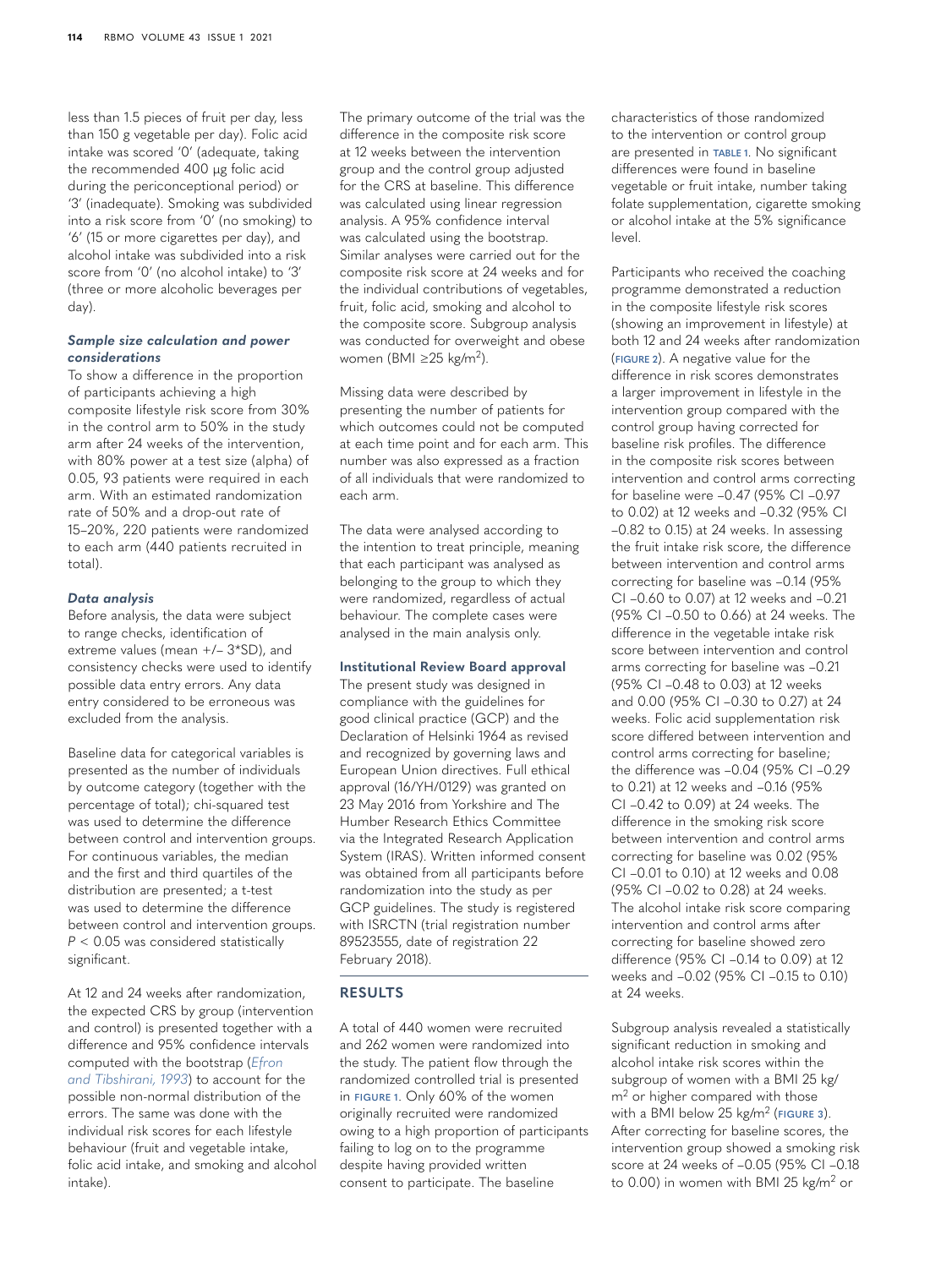

<span id="page-4-0"></span>

higher and 0.004 (95% CI 0.00 to 0.03) in women with BMI lower than 25 kg/m2. The alcohol risk score in the intervention group was –0.21 (–0.43 to –0.03) in women with BMI 25kg/m2 or higher and 0.14 (–0.04 to 0.36) in women with BMI lower than 25 kg/m<sup>2</sup>. Subgroup analyses by BMI in other lifestyle risk scores did not reach statistical significance (data not shown).

The total compliance rates at week 12 after randomization was 87.4% (*n* = 229/262, 95% CI 82.8 to 91.1%) and at 24 weeks after randomization was 72.1% (*n* = 189/262, 95% CI 66.3 to 77.5%). Level of compliance was defined by the percentage of participants who completed the questionnaires at specific time points in this study. No difference was found in the compliance rates between intervention (*n* = 92/131 [70.2%]) and control (*n* = 97/131 [74.0%]) arms at 24 weeks (*P* = 0.58).

The odds ratio for pregnancy at 24 weeks after randomization for the intervention group versus control group is 2.83 (95% CI 0.35 to 57.76). In the control group, 1.22% (1/82) and in the intervention group 3.41% (3/88) were pregnant by 24 weeks after randomization.

# **DISCUSSION**

#### **Main findings**

This study demonstrates that the *Smarter Pregnancy* online lifestyle coaching platform is more effective than referral to standard NHS advice at improving certain periconceptional behaviours in women affected by subfertility or recurrent miscarriage. Compared with the control group, use of the platform improved overall lifestyle risk scores at 12 weeks and 24 weeks after randomization into the study, and the improvement in the smoking and alcohol intake risk was particularly pronounced within the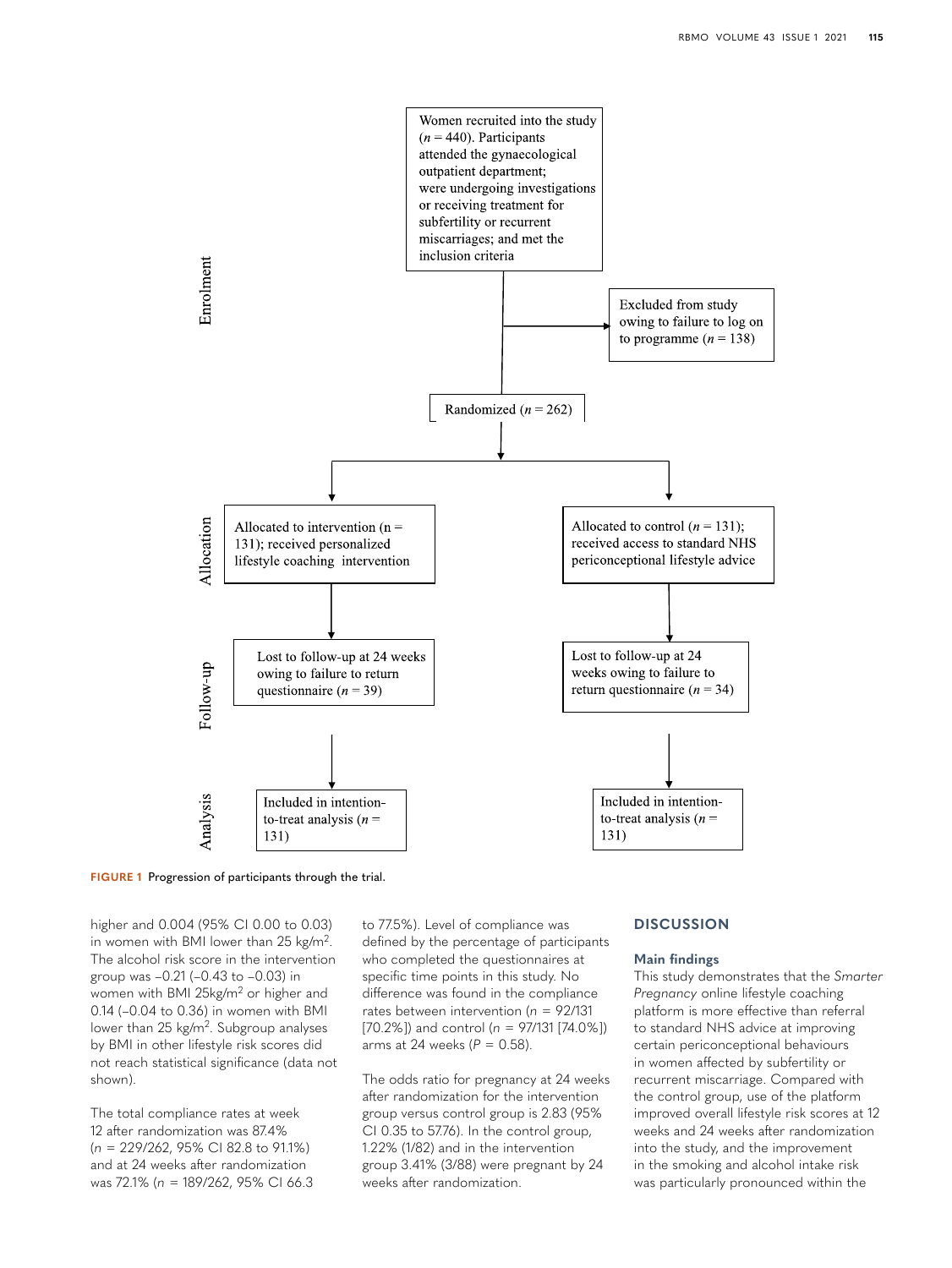

<span id="page-5-0"></span>**FIGURE 2** Difference in composite risk scores for total lifestyle, fruit intake, vegetable intake, folic acid supplement intake, smoking and alcohol intake at (A) 12 weeks and (B) 24 weeks between intervention and control arms correcting for baseline. '0' represents no difference between groups. Risk score less than 0 favours intervention. The error bars represent 95% confidence intervals.

subgroup of women with a BMI 25 kg/ m<sup>2</sup> or higher (overweight or obese populations). A statistically significant increased odds ratio was observed for pregnancy within the period of study for the intervention group, compared with the control group.

Weight and BMI are closely related to reproductive function, amenorrhoea, anovulation, subfertility and recurrent miscarriage, all occurring at higher body weights, with or without controlling for height (*[Bolumar et al., 1997](#page-7-20)*; *[Killick,](#page-7-21)  [2004](#page-7-21)*; *[Hassan and van der Steeg et al.,](#page-8-10)* 

*[2008](#page-8-10)*; *[Cavalcante et al., 2019](#page-7-22)*). As *[Barker \(2004\)](#page-7-3)* described, the period *in utero* is one of the most critical, shaping future abilities and health trajectories; the peri-implantation in-utero nutritional environment programmes embryo and early fetal development (*[Watkins](#page-8-2)  [et al., 2018](#page-8-2)*). Therefore, poor nutrition and lifestyle are key contributors to non-communicable diseases, including subfertility; mechanisms for this include increasing susceptibility to the metabolic syndrome (*[Warner and](#page-8-11)  [Ozanne, 2010](#page-8-11)*; *[Grieger et al., 2019](#page-7-23)*; *[He](#page-7-24)  [et al., 2019](#page-7-24)*).



<span id="page-5-1"></span>**FIGURE 3** Subgroup analyses by body mass index (BMI). Graph shows difference in risk scores at 24 weeks correcting for baseline between intervention and control arms in two groups (BMI <25 or BMI ≥25). The error bars represent 95% confidence levels. \*denotes significance at the 5% level.

Although there is ample evidence for the importance of maintaining a healthy diet, BMI and of other lifestyle risk factors, including smoking and alcohol intake, effective methods of delivering periconceptional advice within a subgroup of women with a history of subfertility or recurrent miscarriage is less well defined. Women who are planning a pregnancy, especially those who are obese, have described negative experiences of the professional care they have received during preconception counselling, during their pregnancy and childbirth (*[Puhl and Heuer, 2009](#page-8-12)*; *[Nyman et al., 2010](#page-7-25)*; *[Furber and](#page-7-26)  [McGowan, 2011](#page-7-26)*). The stigmatization and perceived patronization can be barriers for engaging in lifestyle support (*[Puhl](#page-8-12)  [and Heuer, 2009](#page-8-12)*). Furthermore, deeply rooted lifestyle patterns can be highly resistant to change (*[Olander et al., 2011](#page-7-27)*; *[2013](#page-7-28)*).

Studies assessing personalized and individualized care through electronic health are only just emerging. The mhealth *Smarter Pregnancy* programme (Dutch version available at [www.](http://www.slimmerzwanger.nl) [slimmerzwanger.nl](http://www.slimmerzwanger.nl)) has been shown to be an effective tool in improving nutritional behaviours, especially increasing vegetable intake in the periconceptional period (*[van Dijk et al., 2020](#page-8-13)*). We have shown the use of this personalized online lifestyle coaching programme to be particularly effective in improving behaviours associated with cigarette smoking and alcohol intake in the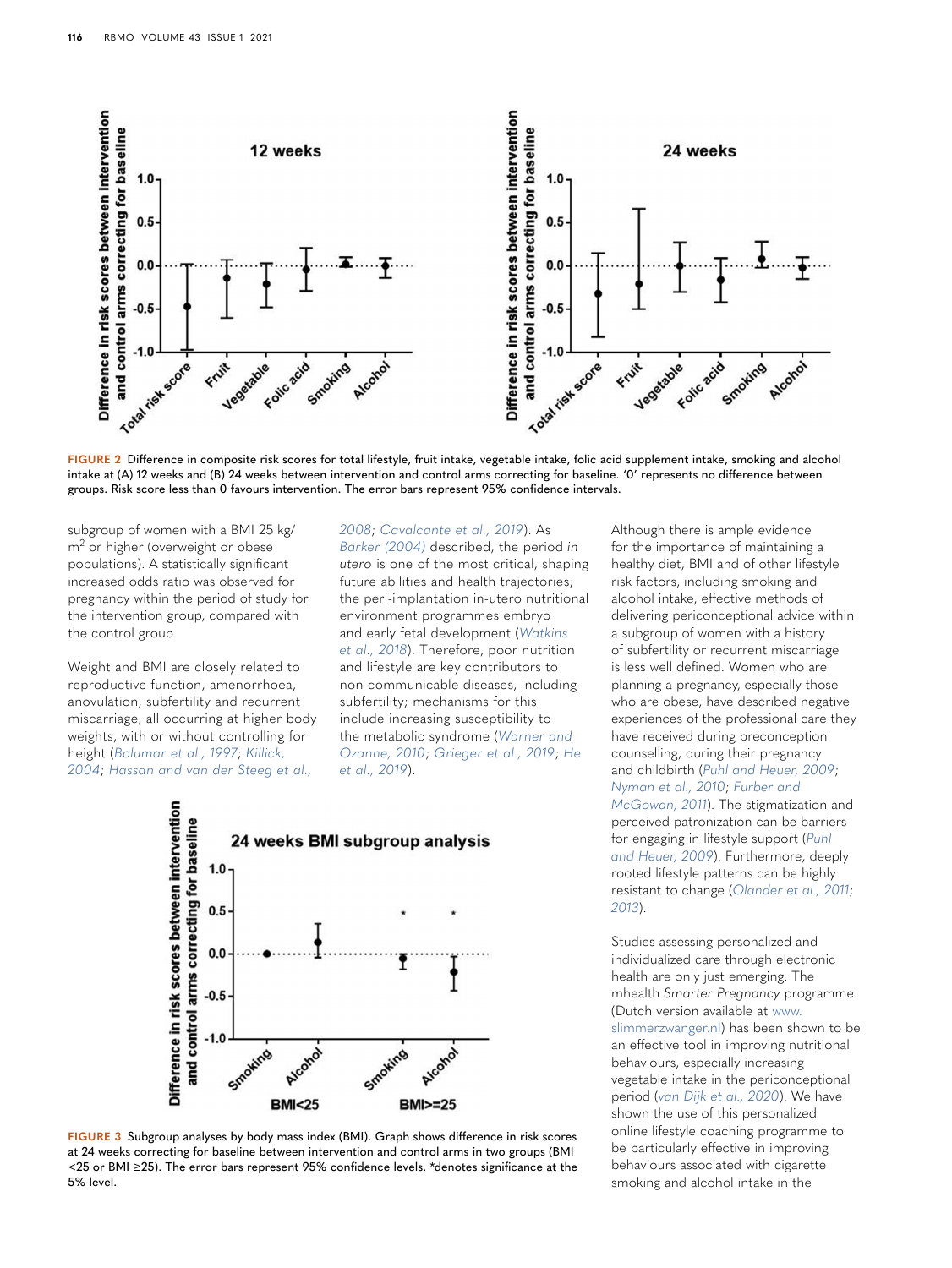#### <span id="page-6-0"></span>**TABLE 1 BASELINE VEGETABLE AND FRUIT INTAKE AND THE PROPORTION OF WOMEN WHO WERE TAKING FOLIC ACID SUPPLEMENTS, WERE NON-SMOKERS AND WHO CONSUMED NO ALCOHOL IN THE INTERVENTION AND CONTROL GROUPS**

| <b>Baseline</b>               | Control     |           | Intervention |           | P-value |
|-------------------------------|-------------|-----------|--------------|-----------|---------|
|                               | Mean        | <b>SD</b> | Mean         | <b>SD</b> |         |
| Vegetable intake, g/day       | 126         | 92        | 136          | 83        | 0.174   |
| Fruit intake, pieces/day      | 2.0         | 1.8       | 2.4          | 1.8       | 0.061   |
|                               | Control     |           | Intervention |           | P-value |
| <b>Baseline</b>               | $\mathbf n$ | %         | n            | %         |         |
| Taking folic acid supplements | 97/131      | 74.0      | 91/131       | 69.5      | 0.493   |
| Non-smokers <sup>a</sup>      | 118/122     | 96.7      | 111/121      | 91.7      | 0.164   |
| No alcohol <sup>a</sup>       | 66/122      | 54.1      | 50/120       | 41.7      | 0.708   |

The differences between the groups were non-significant.

<span id="page-6-1"></span><sup>a</sup> In the smoking and alcohol variables, not all study participants reported this at baseline, hence *n* is not 131.

present cohort with a BMI 25 kg/m2 or higher. The use of this self-management tool may provide effective motivation in overweight and obese populations, and may potentially avoid any negative experiences associated with interacting with a health professional who may be perceived as patronizing, judgemental or non-supportive. Digital interventions may be particularly useful in supporting disadvantaged populations because users experience less stigmatization than conventional strategies (*[Dennison et al.,](#page-7-29)  [2014](#page-7-29)*).

Guidance has been published by NHS England on 'involving people in their own health and care', which means supporting patients to become involved as much as they would like to, or be able to, so that they can make decisions about their care, giving them choice and control. This should be achieved through routinely providing individuals with information, care and support to determine and achieve the outcomes that matter to them (*[NHS England, 2017](#page-7-30)*). Within the guidance, it supports the use of self-management approaches that reenforces patients as experts in their own health and provides support to develop understanding and confidence, improved patient experience and adherence to treatment and medication (*[The King's](#page-8-14)  [Fund, 2015](#page-8-14)*). Digital interventions, such as *Smarter Pregnancy*, have the advantage that they are portable, easily accessible, cheap and have the potential to reach and therefore affect a large population. The present study has shown that support can be specifically tailored to meet the concerns of women before conception and, through this tool,

patients may feel more empowered to make changes compared with conventional advice offered and delivered through NHS websites. In the present study however, no differences in the compliance of the programme in those randomized to the intervention were evident compared with those randomized to control groups. The total compliance rates at week 12 after randomization was 87.4% and, at 24 weeks, was 72.1% in the present study. Our compliance rate is comparable to those of other studies; one study reported a 64.9% compliance rate at 24 weeks when the *Smarter Pregnancy* platform was offered to couples planning a pregnancy (*[Van Dijk](#page-8-5)  [et al., 2016](#page-8-5)*), and a more recent study reported a compliance rate of 81.2% in the general population (*[van Dijk et al.,](#page-8-13)  [2020](#page-8-13)*).

The present study has several limitations. Assessment of the efficacy of the smartphone lifestyle coaching programme was restricted to women planning a pregnancy, i.e. efficacy was not assessed in the women's partners. The effect of the intervention when partners have been included has been explored previously in a Dutch cohort (*[Van Dijk et al., 2016](#page-8-5)*; *[2017a](#page-8-6)*; *[Oostingh](#page-7-14)  [et al., 2020](#page-7-14)*). Although the present study identified improvement in lifestyle risk scores at 24 weeks after randomization, it was not determined whether these behaviours are sustained beyond 24 weeks. Although a statistically significant difference in the pregnancy rates (at the 5% significance level) between intervention and control groups was identified at 24 weeks, the study was only powered to detect a change in

periconceptional risk scores at 12 weeks after randomization and not clinical pregnancy rate. Because of the nature of the study, it was also not possible to blind women who were randomized. The women's diet and lifestyle were self-reported through questionnaires and, although the questionnaires were validated (*[Oostingh et al., 2020](#page-7-14)*; *[van](#page-8-13)  [Dijk et al., 2020](#page-8-13)*), it was not possible to eliminate reporting biases in our sample. The randomization rate of 60% of the recruited women was a result of participants failing to register for the programme within 1 week of recruitment, after which the activation code given to them became invalid. No qualitative assessment of women's views and perceptions of the lifestyle coaching programme was made in the present study.

In conclusion, this personalized online lifestyle coaching platform has the potential to be a useful adjunct to standard resources in improving behaviours, especially within the cohort of women with a higher BMI. As health service providers seek further efficiencies, more widespread application of effective self-management tools, such as the online lifestyle coaching programme investigated in this study, should be considered. The evidence presented suggests that women should be given the opportunity to register for online lifestyle coaching either when they attend specialist subfertility or recurrent miscarriage clinics or at an earlier opportunity within primary care before referral to specialist care. This approach may represent an empowering and cost-effective means of delivering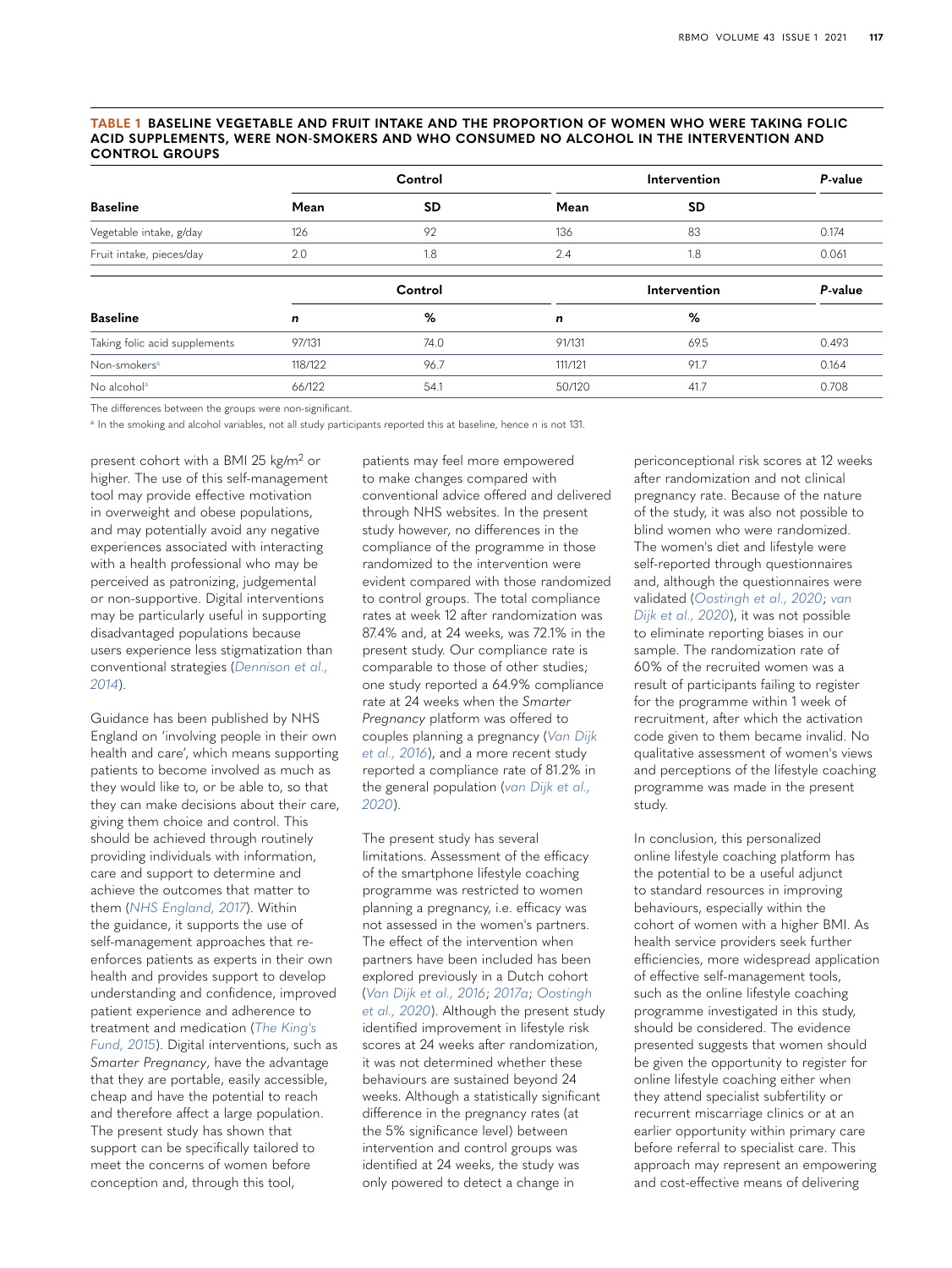periconceptional advice to women affected by subfertility or recurrent miscarriage. Further research, however, is required to ascertain in more detail the attitudes of women using the programme and what effect changing behaviours might have on clinical outcomes.

# **ACKNOWLEDGEMENTS**

The authors thank all the women who have participated in this randomized controlled trial. This study was funded by NIHR Southampton Biomedical Research Centre (Nutrition) and the Department of Obstetrics and Gynaecology at the Erasmus MC University Medical Center in Rotterdam, The Netherlands. *Smarter Pregnancy* is a commercial product and licenses to use the software under trial were purchased. The data underlying this article cannot be shared publicly due to the privacy of individuals that participated in the study. The data will be shared on reasonable request to the corresponding author.

# **SUPPLEMENTARY MATERIALS**

Supplementary material associated with this article can be found, in the online version, at [doi:10.1016/j.](https://doi.org/10.1016/j.rbmo.2021.04.003) [rbmo.2021.04.003.](https://doi.org/10.1016/j.rbmo.2021.04.003)

# **REFERENCES**

- <span id="page-7-12"></span>Bandura, A. **[Health promotion by social cognitive](http://refhub.elsevier.com/S1472-6483(21)00179-6/sbref0001)  means.** [Health Educ. Behav. 2004; 31: 143–164](http://refhub.elsevier.com/S1472-6483(21)00179-6/sbref0001)
- <span id="page-7-3"></span>Barker, D.J. **[The developmental origins of](http://refhub.elsevier.com/S1472-6483(21)00179-6/sbref0002)  adult disease.** [J. Am. Coll. Nutr. 2004; 23:](http://refhub.elsevier.com/S1472-6483(21)00179-6/sbref0002)  [588S–595S](http://refhub.elsevier.com/S1472-6483(21)00179-6/sbref0002)
- <span id="page-7-20"></span>[Bolumar, F., Olsen, J., Boldsen, J.](http://refhub.elsevier.com/S1472-6483(21)00179-6/sbref0004) **[Smoking [reduces the biological capacity of conception.](http://refhub.elsevier.com/S1472-6483(21)00179-6/sbref0004)  [Results from a European multicenter study.](http://refhub.elsevier.com/S1472-6483(21)00179-6/sbref0004)  [The European Study Group on Infertility](http://refhub.elsevier.com/S1472-6483(21)00179-6/sbref0004)  and Subfecundity].** [Ugeskr Laeger 1997; 159:](http://refhub.elsevier.com/S1472-6483(21)00179-6/sbref0004)  [4526–4532](http://refhub.elsevier.com/S1472-6483(21)00179-6/sbref0004)
- <span id="page-7-22"></span>[Cavalcante, M.B., Sarno, M., Peixoto, A.B., Araujo](http://refhub.elsevier.com/S1472-6483(21)00179-6/sbref0005)  Junior, E., Barini, R. **[Obesity and recurrent](http://refhub.elsevier.com/S1472-6483(21)00179-6/sbref0005)  [miscarriage: A systematic review and meta](http://refhub.elsevier.com/S1472-6483(21)00179-6/sbref0005)analysis.** [J. Obstet. Gynaecol. Res. 2019; 45:](http://refhub.elsevier.com/S1472-6483(21)00179-6/sbref0005)  [30–38](http://refhub.elsevier.com/S1472-6483(21)00179-6/sbref0005)
- <span id="page-7-29"></span>[Dennison, L., Morrison, L., Lloyd, S., Phillips, D.,](http://refhub.elsevier.com/S1472-6483(21)00179-6/sbref0006)  [Stuart, B., Williams, S., Bradbury, K., Roderick,](http://refhub.elsevier.com/S1472-6483(21)00179-6/sbref0006)  [P., Murray, E., Michie, S.](http://refhub.elsevier.com/S1472-6483(21)00179-6/sbref0006) **Does brief telephone [support improve engagement with a web](http://refhub.elsevier.com/S1472-6483(21)00179-6/sbref0006)[based weight management intervention?](http://refhub.elsevier.com/S1472-6483(21)00179-6/sbref0006)  [Randomized controlled trial.](http://refhub.elsevier.com/S1472-6483(21)00179-6/sbref0006)** J. Med. Internet [Res. 2014; 16: e95](http://refhub.elsevier.com/S1472-6483(21)00179-6/sbref0006)
- <span id="page-7-8"></span>[Donker, T., Petrie, K., Proudfoot, J., Clarke, J.,](http://refhub.elsevier.com/S1472-6483(21)00179-6/sbref0007)  [Birch, M.R., Christensen, H.](http://refhub.elsevier.com/S1472-6483(21)00179-6/sbref0007) **Smartphones for [smarter delivery of mental health programs: a](http://refhub.elsevier.com/S1472-6483(21)00179-6/sbref0007)  systematic review.** [J. Med. Internet Res. 2013;](http://refhub.elsevier.com/S1472-6483(21)00179-6/sbref0007)  [15: e247](http://refhub.elsevier.com/S1472-6483(21)00179-6/sbref0007)
- <span id="page-7-19"></span>[Efron, B., Tibshirani, R. 1993](http://refhub.elsevier.com/S1472-6483(21)00179-6/sbref0008) **Introduction to Bootstrap.** [Chapman & Hall/CRCBoca Raton,](http://refhub.elsevier.com/S1472-6483(21)00179-6/sbref0008)  [Florida](http://refhub.elsevier.com/S1472-6483(21)00179-6/sbref0008)
- <span id="page-7-0"></span>[ESHRE Early Pregnancy Guideline Development](http://refhub.elsevier.com/S1472-6483(21)00179-6/sbref0009)  Group. **[Recurrent Pregnancy Loss.](http://refhub.elsevier.com/S1472-6483(21)00179-6/sbref0009)** [Guideline of the European Society of Human](http://refhub.elsevier.com/S1472-6483(21)00179-6/sbref0009)  [Reproduction and Embryology 2017](http://refhub.elsevier.com/S1472-6483(21)00179-6/sbref0009)
- <span id="page-7-7"></span>[Fanning, J., Mullen, S.P., McAuley, E.](http://refhub.elsevier.com/S1472-6483(21)00179-6/sbref0010) **Increasing [physical activity with mobile devices: a meta](http://refhub.elsevier.com/S1472-6483(21)00179-6/sbref0010)analysis.** [J. Med. Internet Res. 2012; 14: e161](http://refhub.elsevier.com/S1472-6483(21)00179-6/sbref0010)
- <span id="page-7-13"></span>Fogg, B.J. **[A behaviour model for persuasive](http://refhub.elsevier.com/S1472-6483(21)00179-6/sbref0011)  design.** [Proeedings of the 4th international](http://refhub.elsevier.com/S1472-6483(21)00179-6/sbref0011)  [conference on persuasive technology 2009](http://refhub.elsevier.com/S1472-6483(21)00179-6/sbref0011)  [\(California USA\)](http://refhub.elsevier.com/S1472-6483(21)00179-6/sbref0011)
- <span id="page-7-9"></span>[Free, C., Phillips, G., Galli, L., Watson, L., Felix,](http://refhub.elsevier.com/S1472-6483(21)00179-6/sbref0012)  [L., Edwards, P., Patel, V., Haines, A.](http://refhub.elsevier.com/S1472-6483(21)00179-6/sbref0012) **The [effectiveness of mobile-health technology](http://refhub.elsevier.com/S1472-6483(21)00179-6/sbref0012)[based health behaviour change or disease](http://refhub.elsevier.com/S1472-6483(21)00179-6/sbref0012)  [management interventions for health care](http://refhub.elsevier.com/S1472-6483(21)00179-6/sbref0012)  [consumers: a systematic review.](http://refhub.elsevier.com/S1472-6483(21)00179-6/sbref0012)** PLoS Med. [2013; 10e1001362](http://refhub.elsevier.com/S1472-6483(21)00179-6/sbref0012)
- <span id="page-7-26"></span>[Furber, C.M., McGowan, L.](http://refhub.elsevier.com/S1472-6483(21)00179-6/sbref0013) **A qualitative study [of the experiences of women who are obese](http://refhub.elsevier.com/S1472-6483(21)00179-6/sbref0013)  [and pregnant in the UK.](http://refhub.elsevier.com/S1472-6483(21)00179-6/sbref0013)** Midwifery 2011; 27: [437–444](http://refhub.elsevier.com/S1472-6483(21)00179-6/sbref0013)
- <span id="page-7-11"></span>[Gootjes, D.V., van Dijk, M.R., Koster, M.P.,](http://refhub.elsevier.com/S1472-6483(21)00179-6/sbref0014)  [Willemsen, S.P., Steegers, E.A., Steegers-](http://refhub.elsevier.com/S1472-6483(21)00179-6/sbref0014)Theunissen, R.P. **[Neighborhood Deprivation](http://refhub.elsevier.com/S1472-6483(21)00179-6/sbref0014)  [and the Effectiveness of Mobile Health](http://refhub.elsevier.com/S1472-6483(21)00179-6/sbref0014)  [Coaching to Improve Periconceptional](http://refhub.elsevier.com/S1472-6483(21)00179-6/sbref0014)  [Nutrition and Lifestyle in Women: Survey in a](http://refhub.elsevier.com/S1472-6483(21)00179-6/sbref0014)  [Large Urban Municipality in the Netherlands.](http://refhub.elsevier.com/S1472-6483(21)00179-6/sbref0014)** [JMIR Mhealth Uhealth 2019; 7: e11664](http://refhub.elsevier.com/S1472-6483(21)00179-6/sbref0014)
- <span id="page-7-23"></span>[Grieger, J.A., Grzeskowiak, L.E., Smithers, L.G.,](http://refhub.elsevier.com/S1472-6483(21)00179-6/sbref0015)  [Bianco-Miotto, T., Leemaqz, S.Y., Andraweera,](http://refhub.elsevier.com/S1472-6483(21)00179-6/sbref0015)  [P., Poston, L., McCowan, L.M., Kenny, L.C.,](http://refhub.elsevier.com/S1472-6483(21)00179-6/sbref0015)  Myers, J. **[Metabolic syndrome and time](http://refhub.elsevier.com/S1472-6483(21)00179-6/sbref0015)  [to pregnancy: a retrospective study of](http://refhub.elsevier.com/S1472-6483(21)00179-6/sbref0015)  nulliparous women.** [BJOG 2019; 126: 852–862](http://refhub.elsevier.com/S1472-6483(21)00179-6/sbref0015)
- <span id="page-7-2"></span>[Hanson, M., Bhutta, Z.A., Dain, K., Fuchtner, C.,](http://refhub.elsevier.com/S1472-6483(21)00179-6/sbref0016)  Hod, M. **[Intergenerational burden and risks of](http://refhub.elsevier.com/S1472-6483(21)00179-6/sbref0016)  [NCDs: need to promote maternal and child](http://refhub.elsevier.com/S1472-6483(21)00179-6/sbref0016)  health.** [Lancet 2018; 392: 2422–2423](http://refhub.elsevier.com/S1472-6483(21)00179-6/sbref0016)
- <span id="page-7-21"></span>[Hassan, M.A., Killick, S.R.](http://refhub.elsevier.com/S1472-6483(21)00179-6/sbref0017) **Negative lifestyle is [associated with a significant reduction in](http://refhub.elsevier.com/S1472-6483(21)00179-6/sbref0017)  fecundity.** [Fertil. Steril. 2004; 81: 384–392](http://refhub.elsevier.com/S1472-6483(21)00179-6/sbref0017)
- <span id="page-7-24"></span>[He, Y., Lu, Y., Zhu, Q., Wang, Y., Lindheim, S.R.,](http://refhub.elsevier.com/S1472-6483(21)00179-6/sbref0018)  [Qi, J., Li, X., Ding, Y., Shi, Y., Wei, D.](http://refhub.elsevier.com/S1472-6483(21)00179-6/sbref0018) **Influence [of metabolic syndrome on female fertility](http://refhub.elsevier.com/S1472-6483(21)00179-6/sbref0018)  [and in vitro fertilization outcomes in PCOS](http://refhub.elsevier.com/S1472-6483(21)00179-6/sbref0018)  women.** [Am. J. Obstet. Gynecol. 2019; 221](http://refhub.elsevier.com/S1472-6483(21)00179-6/sbref0018)
- <span id="page-7-17"></span>[Homan, G.F., Davies, M., Norman, R](http://refhub.elsevier.com/S1472-6483(21)00179-6/sbref0019) **The [impact of lifestyle factors on reproductive](http://refhub.elsevier.com/S1472-6483(21)00179-6/sbref0019)  [performance in the general population](http://refhub.elsevier.com/S1472-6483(21)00179-6/sbref0019)  [and those undergoing infertility treatment:](http://refhub.elsevier.com/S1472-6483(21)00179-6/sbref0019)  a review.** [Hum. Reprod. Update 2007; 13:](http://refhub.elsevier.com/S1472-6483(21)00179-6/sbref0019)  [209–223](http://refhub.elsevier.com/S1472-6483(21)00179-6/sbref0019)
- <span id="page-7-16"></span>[Huijgen, N.A., van de Kamp, M.E., Twigt, J.M., de](http://refhub.elsevier.com/S1472-6483(21)00179-6/sbref0020)  [Vries, J.H.M., Eilers, P.H.C., Steegers, E.A.P.,](http://refhub.elsevier.com/S1472-6483(21)00179-6/sbref0020)  [Laven, J.S.E., Steegers-theunissen, R.P.M.](http://refhub.elsevier.com/S1472-6483(21)00179-6/sbref0020) **The [Preconception Dietary Risk score; a simple](http://refhub.elsevier.com/S1472-6483(21)00179-6/sbref0020)  [tool to assess an inadequate habitual diet](http://refhub.elsevier.com/S1472-6483(21)00179-6/sbref0020)  for clinical practice.** [e-SPEN journal 2014; 9:](http://refhub.elsevier.com/S1472-6483(21)00179-6/sbref0020)  [e13–e19](http://refhub.elsevier.com/S1472-6483(21)00179-6/sbref0020)
- <span id="page-7-5"></span>[Kerber, K.J., de Graft-Johnson, J.E., Bhutta, Z.A.,](http://refhub.elsevier.com/S1472-6483(21)00179-6/sbref0021)  [Okong, P., Starrs, A., Lawn, J.E.](http://refhub.elsevier.com/S1472-6483(21)00179-6/sbref0021) **Continuum of [care for maternal, newborn, and child health:](http://refhub.elsevier.com/S1472-6483(21)00179-6/sbref0021)  [from slogan to service delivery.](http://refhub.elsevier.com/S1472-6483(21)00179-6/sbref0021)** Lancet 2007; [370: 1358–1369](http://refhub.elsevier.com/S1472-6483(21)00179-6/sbref0021)
- <span id="page-7-4"></span>Klerman, L.V. **[Family planning services: an](http://refhub.elsevier.com/S1472-6483(21)00179-6/sbref0022)  [essential component of preconception care.](http://refhub.elsevier.com/S1472-6483(21)00179-6/sbref0022)** [Matern Child Health J. 2006; 10: S157–S160](http://refhub.elsevier.com/S1472-6483(21)00179-6/sbref0022)
- <span id="page-7-6"></span>[Mazza, D., Chapman, A., Michie, S.](http://refhub.elsevier.com/S1472-6483(21)00179-6/sbref0023) **Barriers [to the implementation of preconception](http://refhub.elsevier.com/S1472-6483(21)00179-6/sbref0023)  [care guidelines as perceived by general](http://refhub.elsevier.com/S1472-6483(21)00179-6/sbref0023)  [practitioners: a qualitative study.](http://refhub.elsevier.com/S1472-6483(21)00179-6/sbref0023)** BMC Health [Serv. Res. 2013; 13: 36](http://refhub.elsevier.com/S1472-6483(21)00179-6/sbref0023)
- <span id="page-7-1"></span>National Institute for Health and Care Excellence (NICE) (2017). Clinical Guideline [CG156] Fertility problems: assessment and treatment
- <span id="page-7-15"></span>NHS (2020). Planning your pregnancy. [https://](https://www.nhs.uk/pregnancy/trying-for-a-baby/planning-your-pregnancy/) [www.nhs.uk/pregnancy/trying-for-a-baby/](https://www.nhs.uk/pregnancy/trying-for-a-baby/planning-your-pregnancy/) [planning-your-pregnancy/.](https://www.nhs.uk/pregnancy/trying-for-a-baby/planning-your-pregnancy/)
- <span id="page-7-30"></span>NHS England (2017). Involving people in their own health and care: statutory guidance for clinical commissioning groups and NHS England.
- <span id="page-7-25"></span>[Nyman, V.M., Prebensen, A.K., Flensner, G.E.](http://refhub.elsevier.com/S1472-6483(21)00179-6/sbref0027) **[Obese women's experiences of encounters](http://refhub.elsevier.com/S1472-6483(21)00179-6/sbref0027)  [with midwives and physicians during](http://refhub.elsevier.com/S1472-6483(21)00179-6/sbref0027)  [pregnancy and childbirth.](http://refhub.elsevier.com/S1472-6483(21)00179-6/sbref0027)** Midwifery 2010; 26: [424–429](http://refhub.elsevier.com/S1472-6483(21)00179-6/sbref0027)
- <span id="page-7-10"></span>[Okorodudu, D.E., Bosworth, H.B., Corsino,](http://refhub.elsevier.com/S1472-6483(21)00179-6/sbref0028)  L. **[Innovative interventions to promote](http://refhub.elsevier.com/S1472-6483(21)00179-6/sbref0028)  [behavioral change in overweight or obese](http://refhub.elsevier.com/S1472-6483(21)00179-6/sbref0028)  [individuals: A review of the literature.](http://refhub.elsevier.com/S1472-6483(21)00179-6/sbref0028)** Ann. [Med. 2015; 47: 179–185](http://refhub.elsevier.com/S1472-6483(21)00179-6/sbref0028)
- <span id="page-7-27"></span>[Olander, E.K., Atkinson, L., Edmunds, J.K., French,](http://refhub.elsevier.com/S1472-6483(21)00179-6/sbref0029)  D.P. **[The views of pre- and post-natal women](http://refhub.elsevier.com/S1472-6483(21)00179-6/sbref0029)  [and health professionals regarding gestational](http://refhub.elsevier.com/S1472-6483(21)00179-6/sbref0029)  [weight gain: An exploratory study.](http://refhub.elsevier.com/S1472-6483(21)00179-6/sbref0029)** Sex Reprod. [Healthc 2011; 2: 43–48](http://refhub.elsevier.com/S1472-6483(21)00179-6/sbref0029)
- <span id="page-7-28"></span>[Olander, E.K., Fletcher, H., Williams, S., Atkinson,](http://refhub.elsevier.com/S1472-6483(21)00179-6/sbref0030)  [L., Turner, A., French, D.P.](http://refhub.elsevier.com/S1472-6483(21)00179-6/sbref0030) **What are the [most effective techniques in changing obese](http://refhub.elsevier.com/S1472-6483(21)00179-6/sbref0030)  [individuals' physical activity self-efficacy and](http://refhub.elsevier.com/S1472-6483(21)00179-6/sbref0030)  [behaviour: a systematic review and meta](http://refhub.elsevier.com/S1472-6483(21)00179-6/sbref0030)analysis.** [Int. J. Behav. Nutr. Phys. Act. 2013;](http://refhub.elsevier.com/S1472-6483(21)00179-6/sbref0030)  [10: 29](http://refhub.elsevier.com/S1472-6483(21)00179-6/sbref0030)
- <span id="page-7-18"></span>[Oostingh, E.C., Hall, J., Koster, M.P.H., Grace,](http://refhub.elsevier.com/S1472-6483(21)00179-6/sbref0031)  [B., Jauniaux, E., Steegers-Theunissen, R.P.M](http://refhub.elsevier.com/S1472-6483(21)00179-6/sbref0031) **[The impact of maternal lifestyle factors on](http://refhub.elsevier.com/S1472-6483(21)00179-6/sbref0031)  [periconception outcomes: a systematic review](http://refhub.elsevier.com/S1472-6483(21)00179-6/sbref0031)  [of observational studies.](http://refhub.elsevier.com/S1472-6483(21)00179-6/sbref0031)** Reprod. Biomed. [Online 2019; 38: 77–94](http://refhub.elsevier.com/S1472-6483(21)00179-6/sbref0031)
- <span id="page-7-14"></span>[Oostingh, E.C., Koster, M.P.H., van Dijk, M.R.,](http://refhub.elsevier.com/S1472-6483(21)00179-6/sbref0032)  [Willemsen, S.P., Broekmans, F.J.M., Hoek,](http://refhub.elsevier.com/S1472-6483(21)00179-6/sbref0032)  [A., Goddijn, M., Klijn, N.F., van Santbrink,](http://refhub.elsevier.com/S1472-6483(21)00179-6/sbref0032)  E.J.P., Steegers, E.A.P. **[First effective mHealth](http://refhub.elsevier.com/S1472-6483(21)00179-6/sbref0032)**